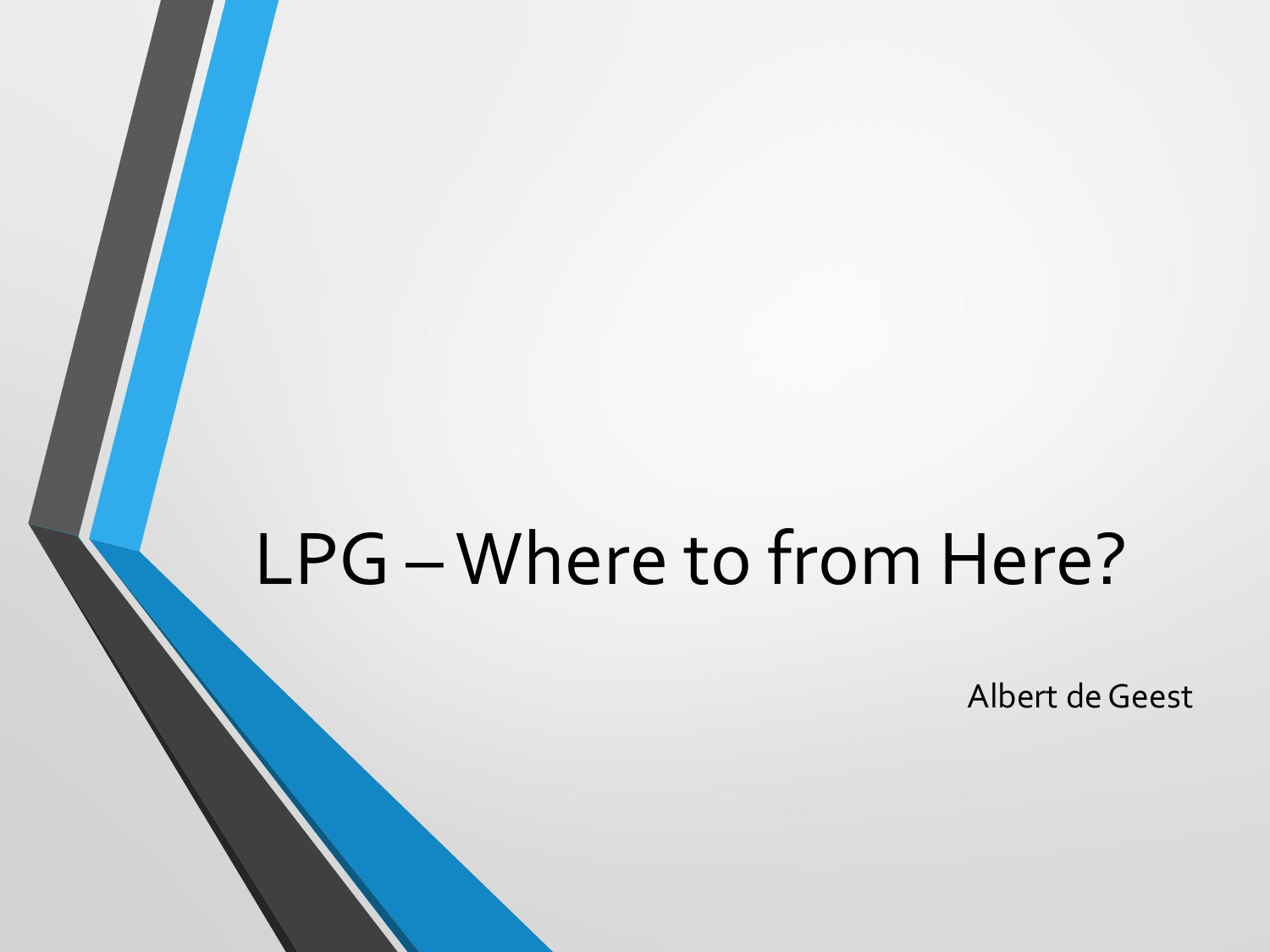# Agenda

### ▶ LPG demand in a world favouring renewables

- World energy mix history and future
- New Zealand energy mix

#### $\triangleright$  Technology Developments

- Appliances and devices
- **Distribution**
- $\triangleright$  Risks and Uncertainties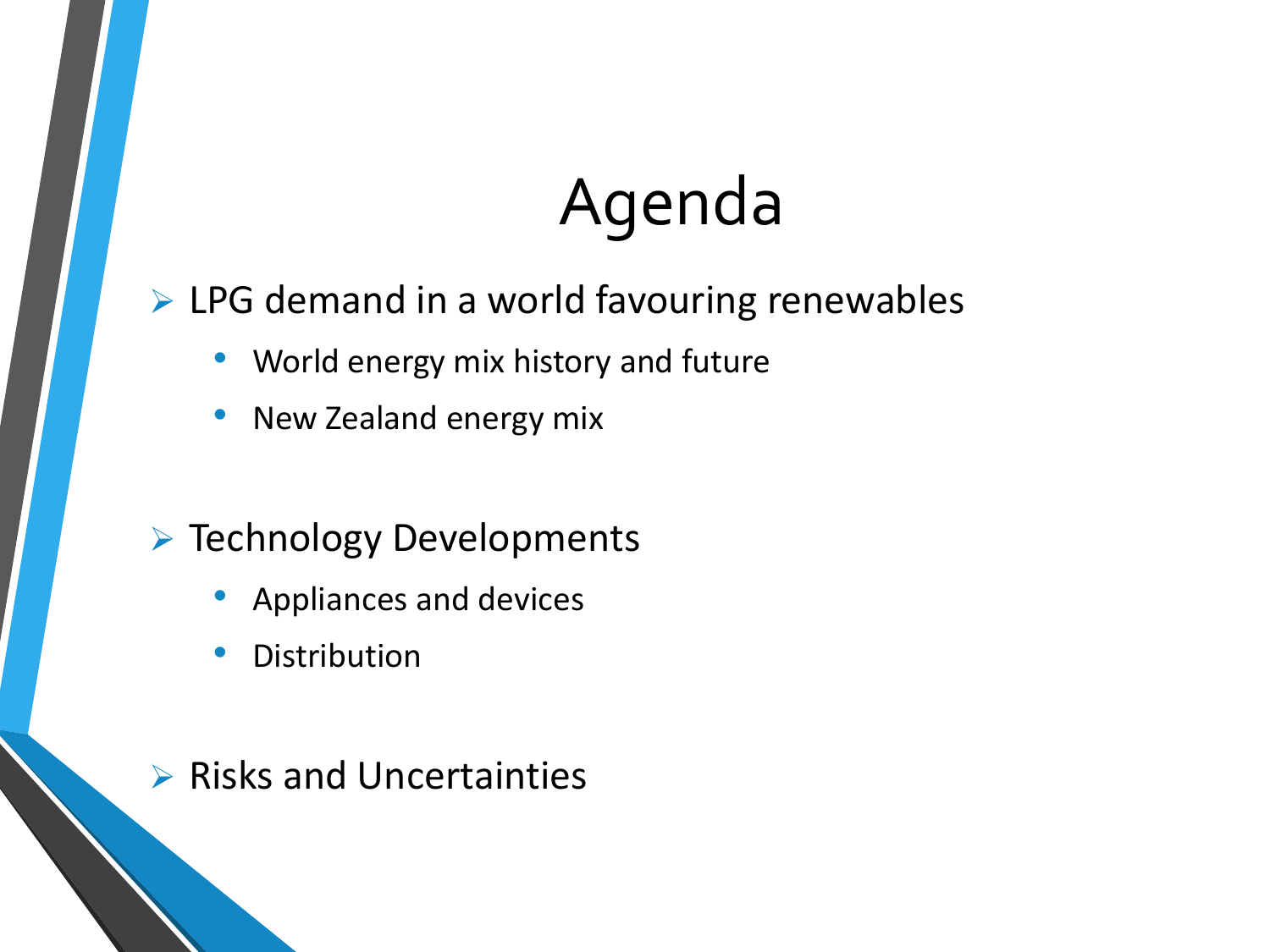### World Energy History

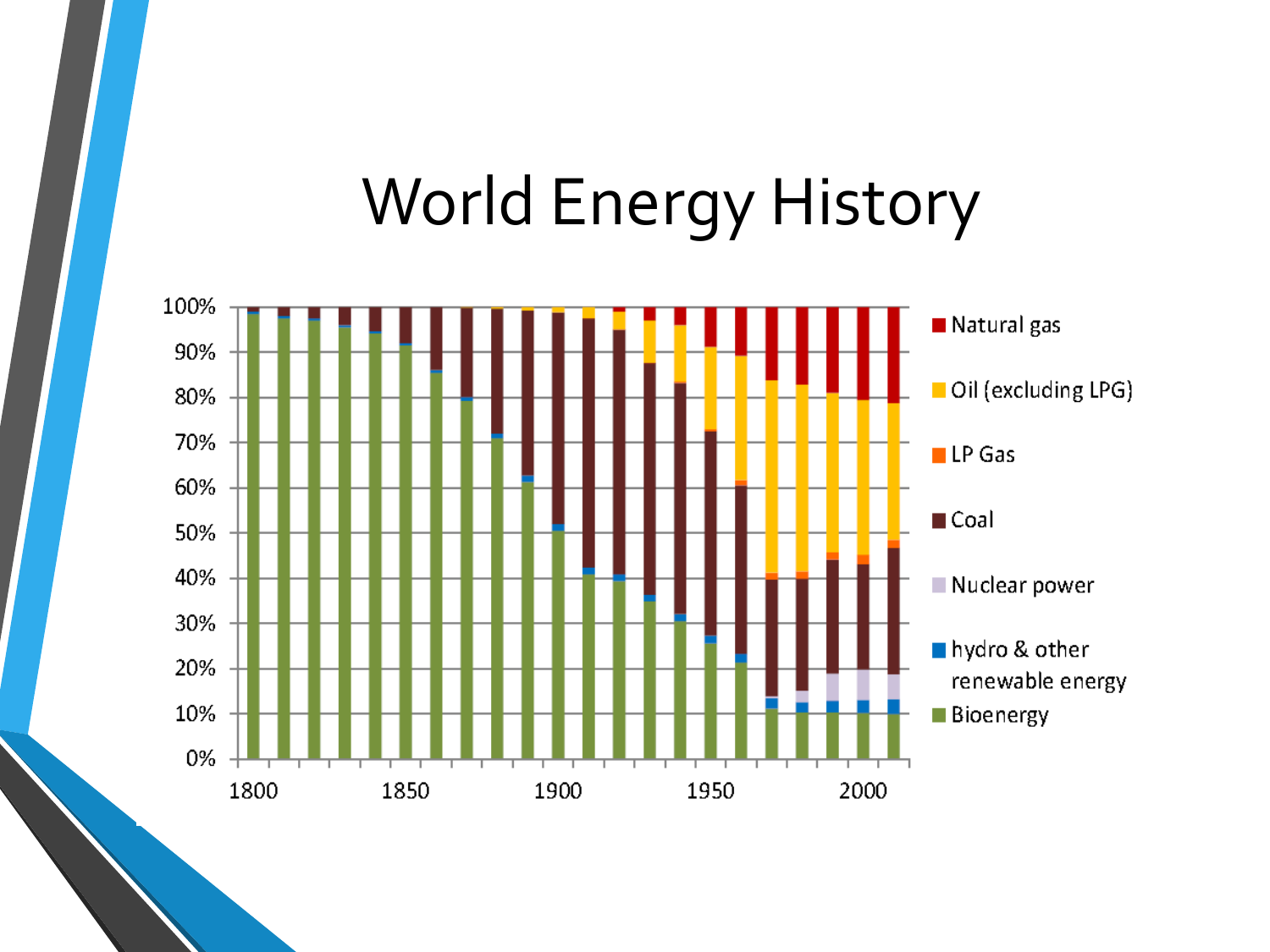# Future World Energy Mix

#### Global energy mix evolves

Share of primary energy



- Lower carbon sources replace higher carbon sources
- Natural Gas grows by 45% more than any other energy type
- There is a lot of oil and coal to displace before gas comes under pressure
- Nuclear and renewables also see strong growth
- Coal and oil remain important in 2040

#### **Transition may be a lot slower than many currently believe**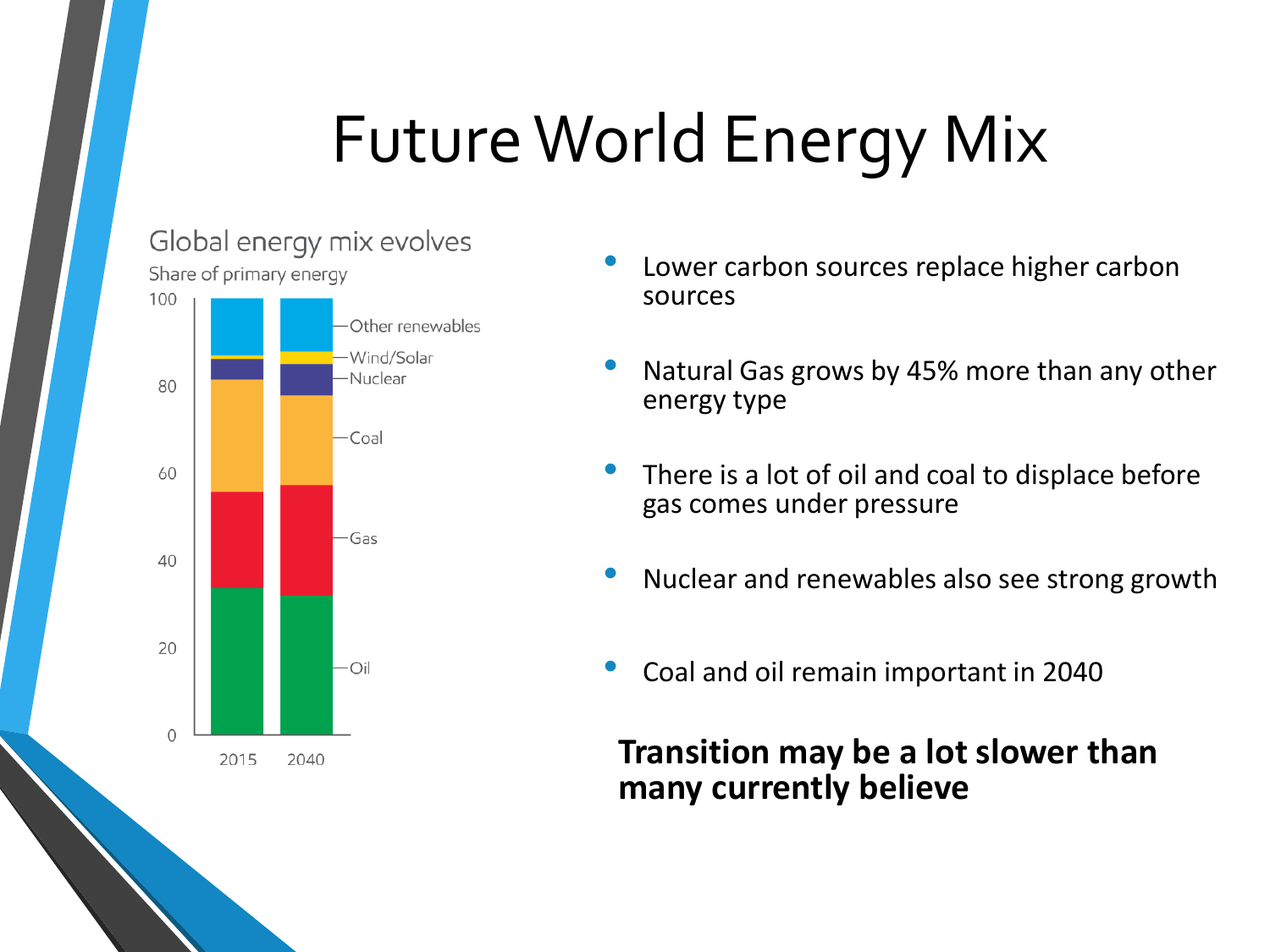# NZ Primary Energy Supply by Fuel



Coal Gas Hydro Oil Geothermal Waste Heat Other Renewables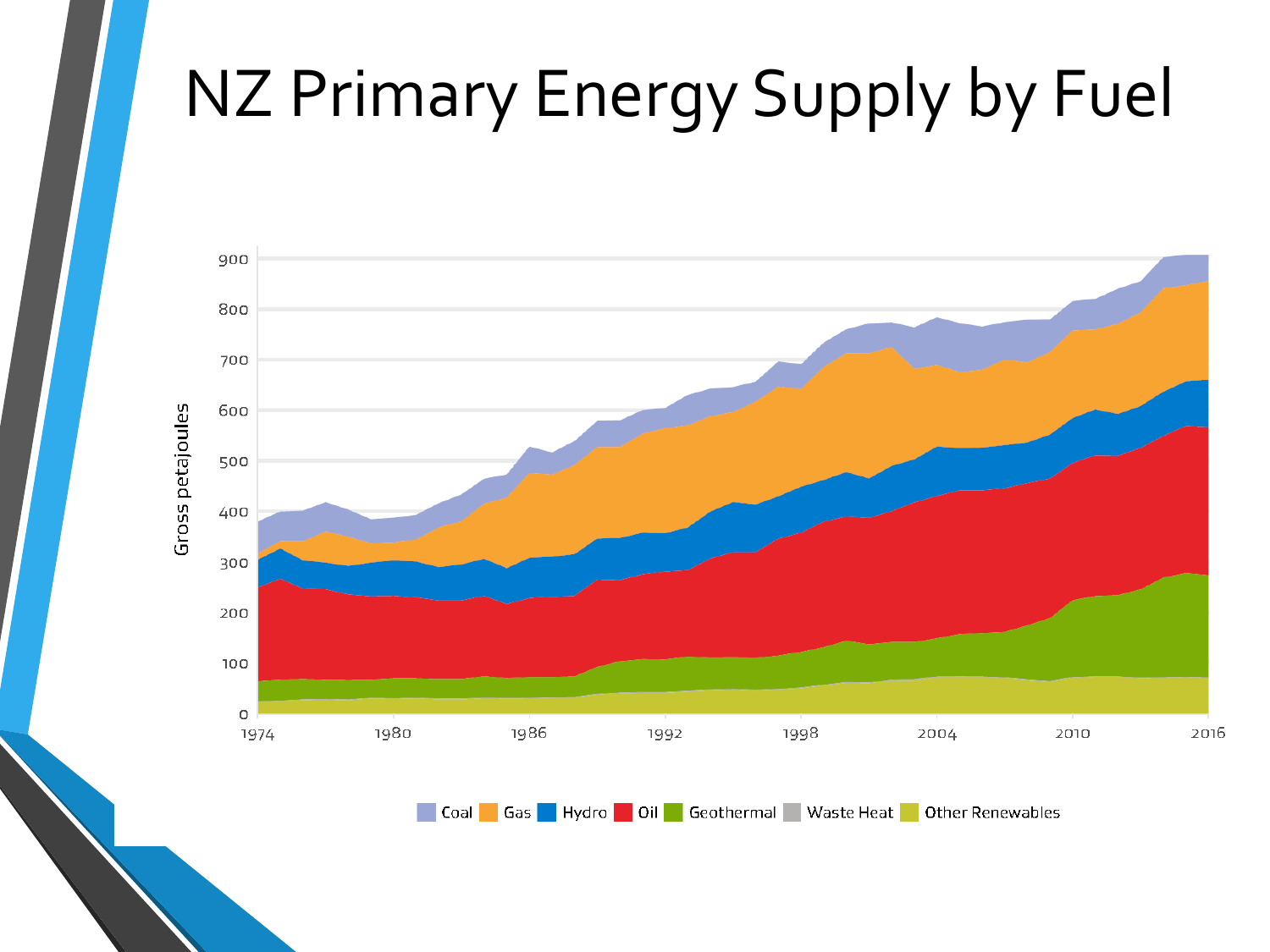# NZ –World Energy Comparison

 $\triangleright$  New Zealand energy supply is about 33% renewable more than twice the world figure

- Gas at around 20% is similar
- Oil is also similar at around 30%
- Coal at about 5% is much lower than the world average of 29%
- LPG at 9 PJ is about 1% of the total in NZ and closer to 2% worldwide
- $\triangleright$  The amount of high carbon fuel in NZ is much lower at 35% vs 60%
- $\triangleright$  There are still opportunities for LPG to replace coal and diesel in process heating applications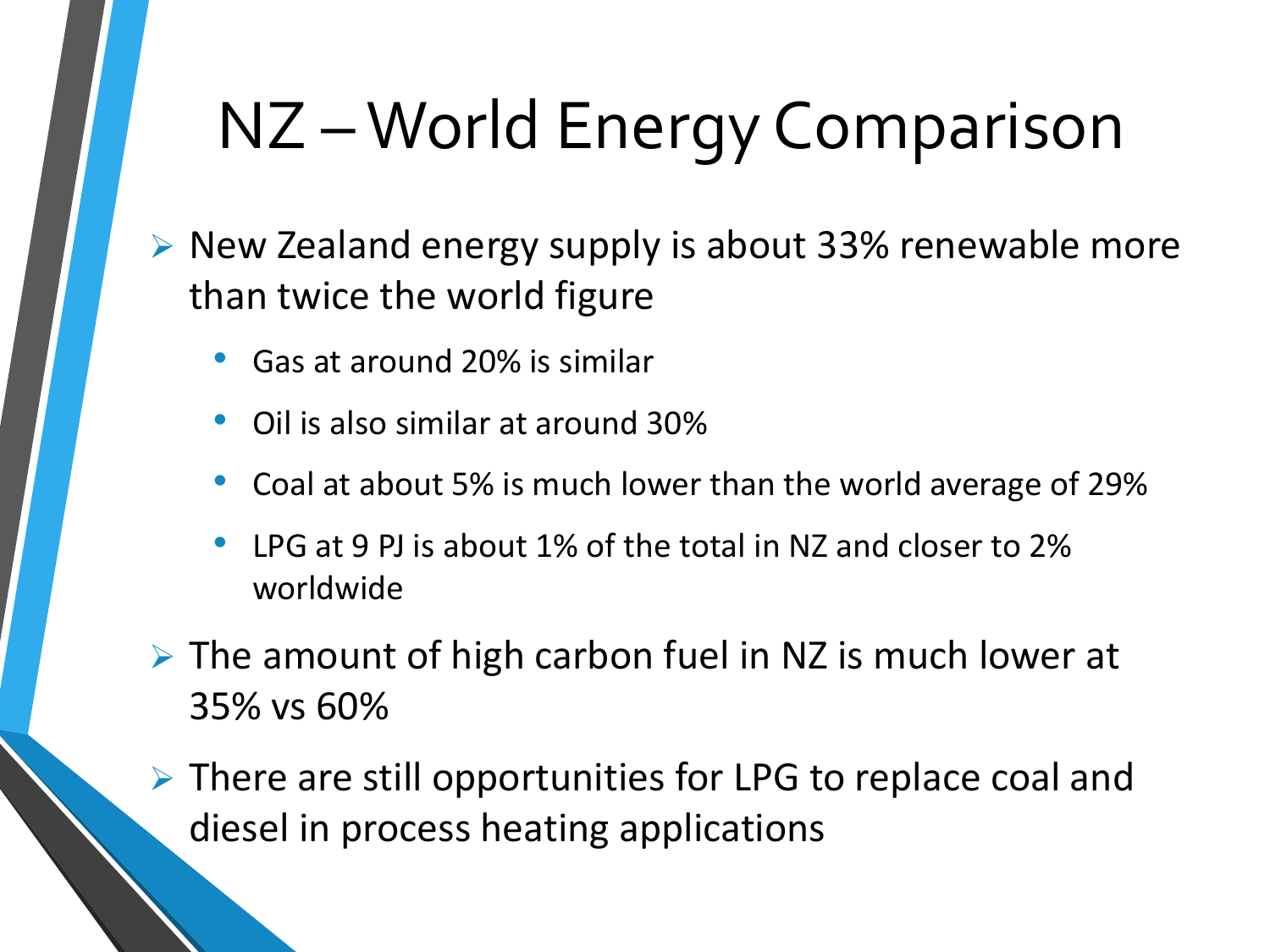### World LPG Demand

- $\triangleright$  LPG Demand will rise with Natural gas demand replacing higher carbon fuels
	- Increasingly LPG is produced via natural gas processing
	- Still a tiny proportion of overall energy usage
- LPG demand expected to grow by 37% to 380 million tons by 2024
- $\triangleright$  World LPG demand likely to continue to grow for 20 years or more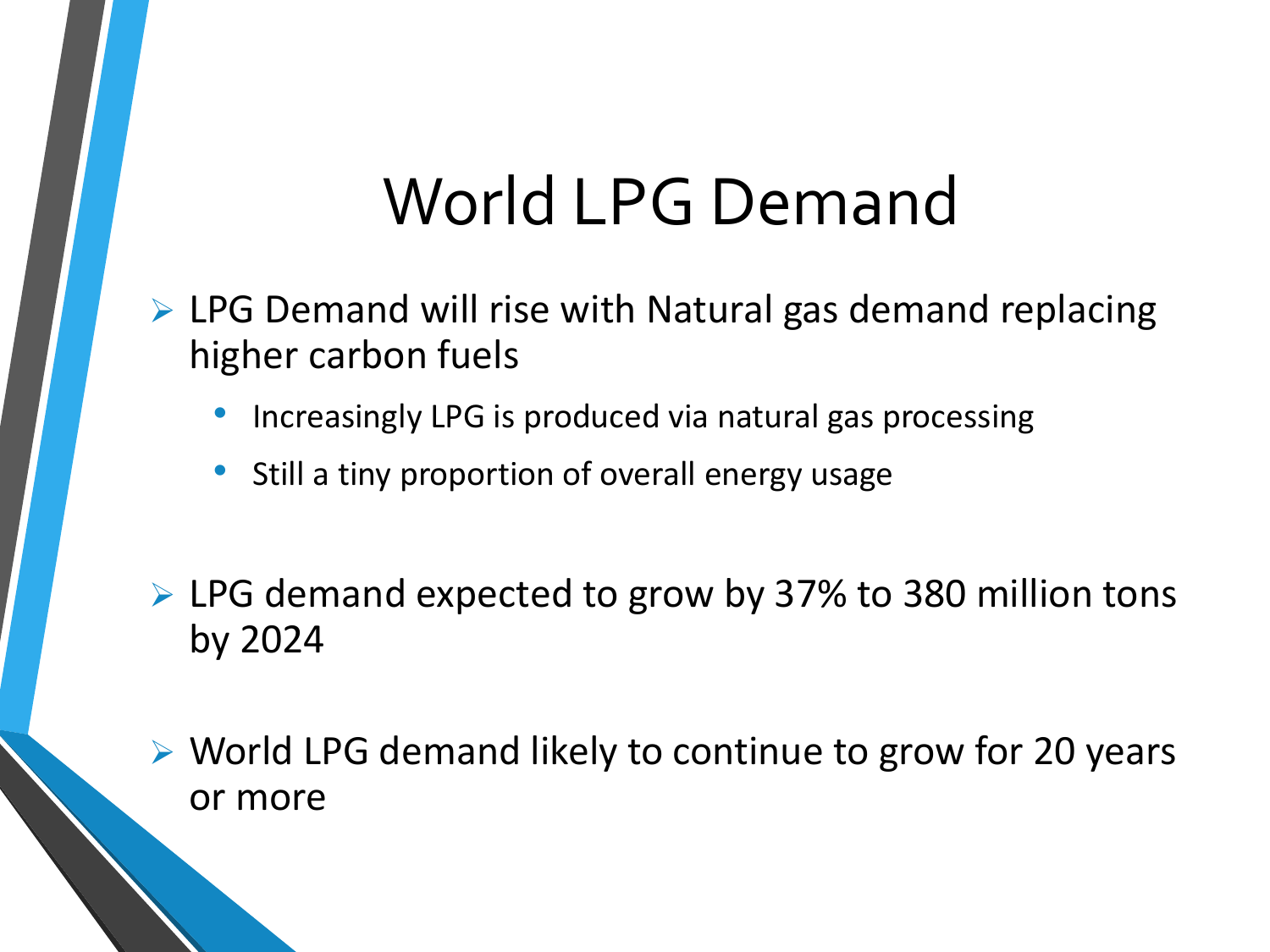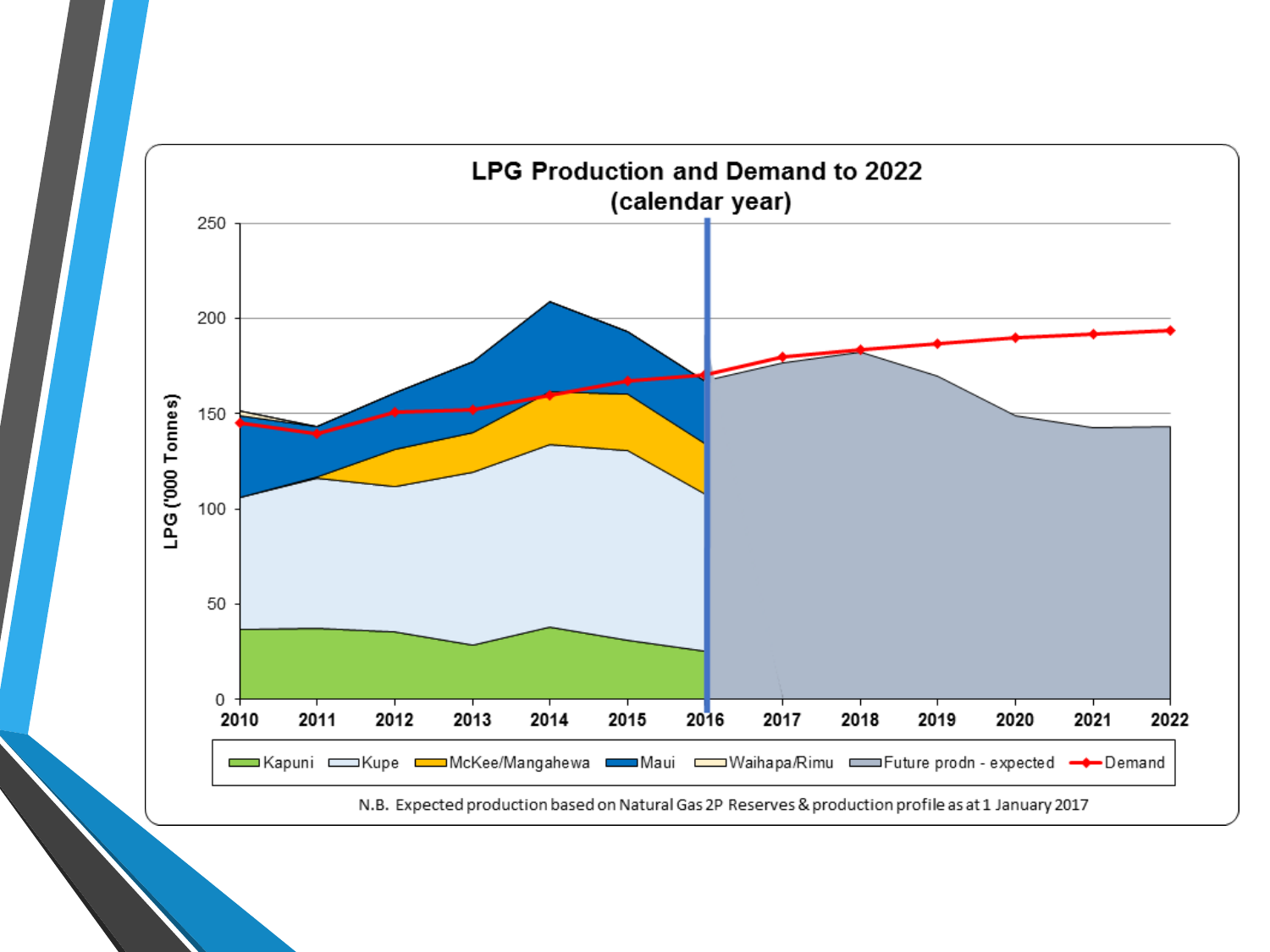### New Zealand LPG Demand

 $\triangleright$  Growing fast at around 5% and likely to continue to grow albeit at a lower rate

 $\triangleright$  A clean alternative to other fossil fuels but:

- Domestic supply is reducing, leading to
	- o Increasing imports
	- $\circ$  Risk of higher prices approaching import parity

 Development of existing domestic LPG resources is important for maintaining our competitiveness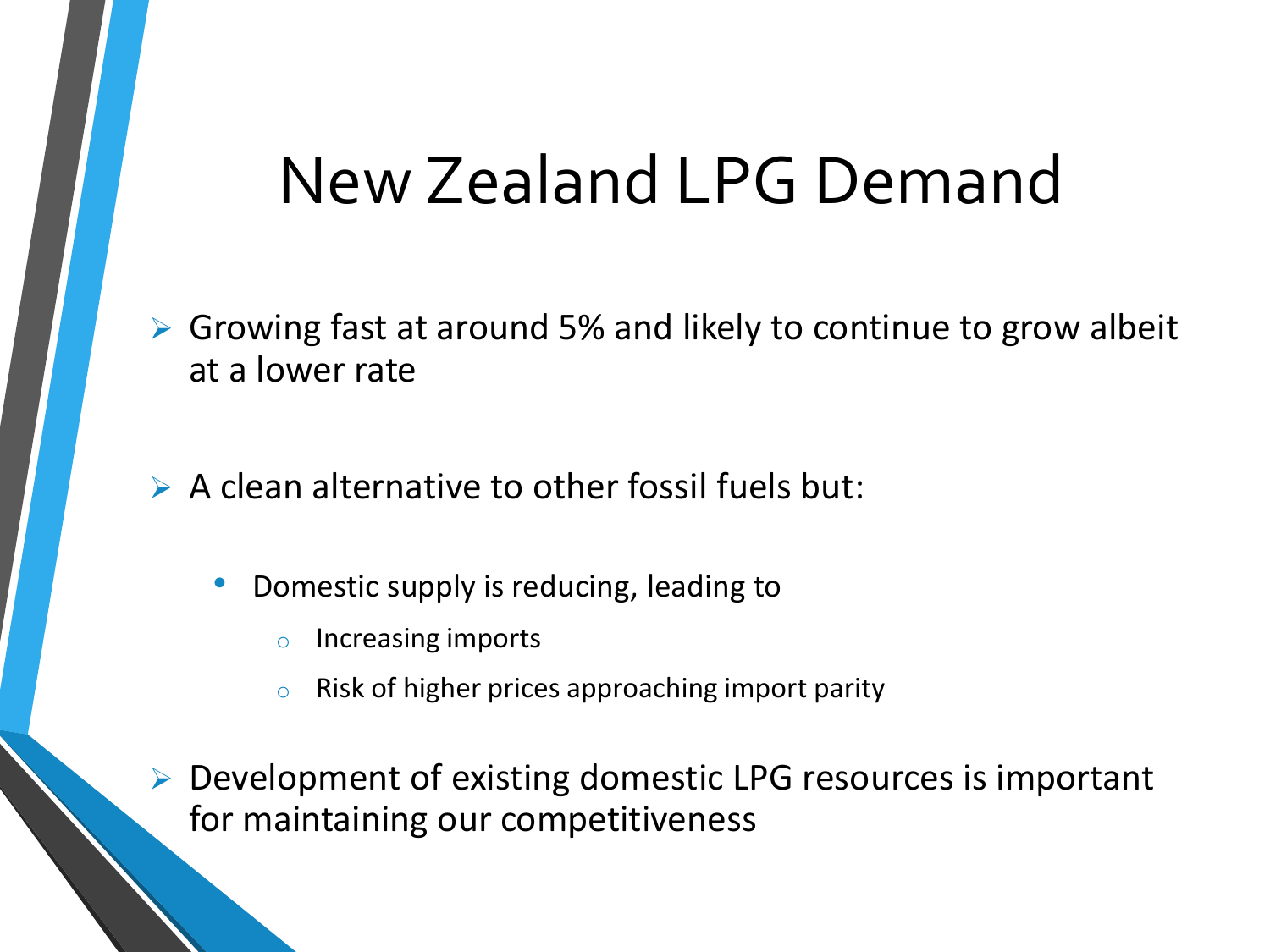# LPG Technology Developments

#### **▶ Customers**

 $\triangleright$  Distribution

#### $\triangleright$  Bulk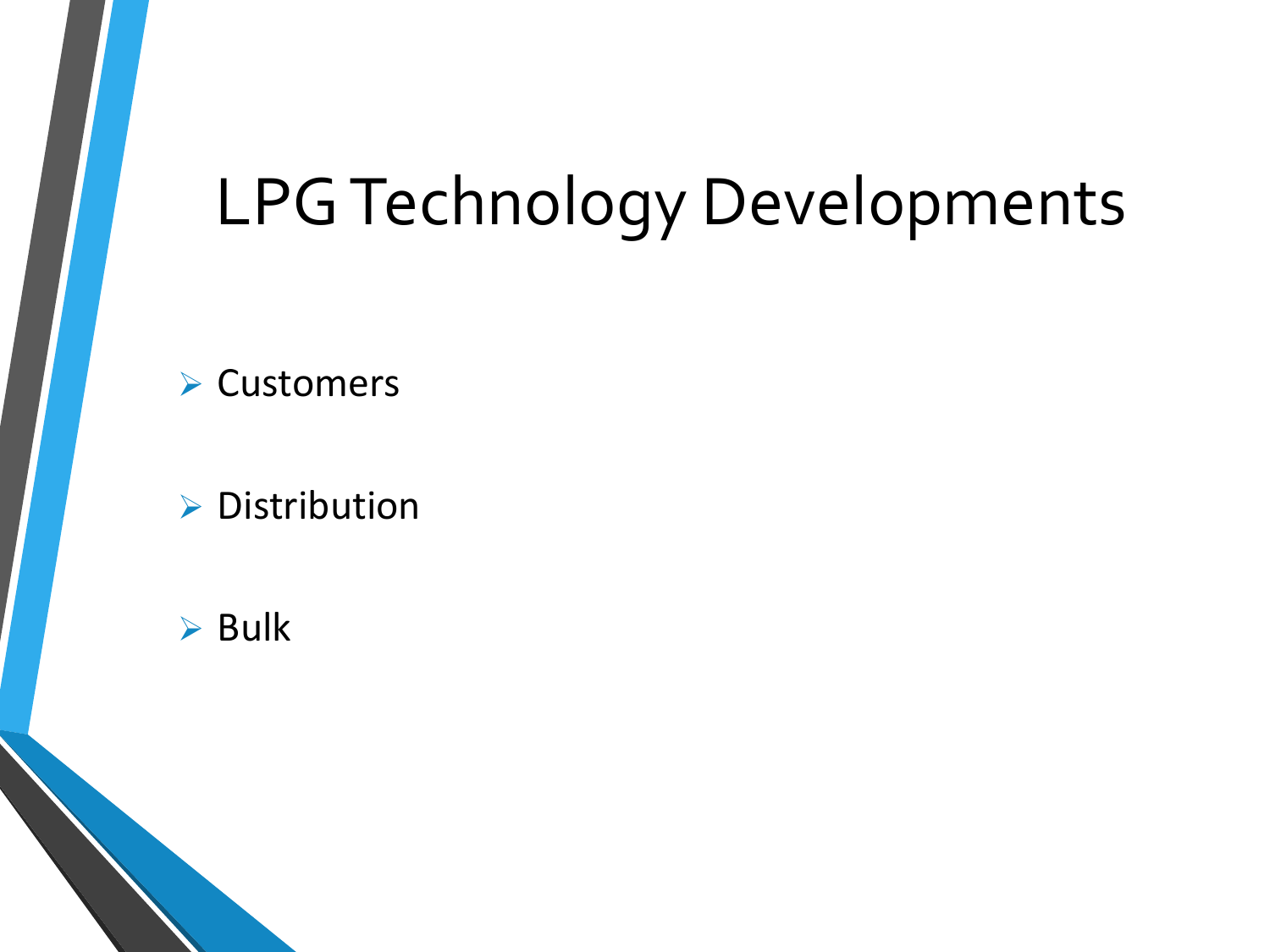### Technology – End Use

### Fuel Cells from very small to industrial scale







Fuel cells are a proven technology in many applications such as CHP, remote and back-up power and transport, but costs are currently too high for widespread application.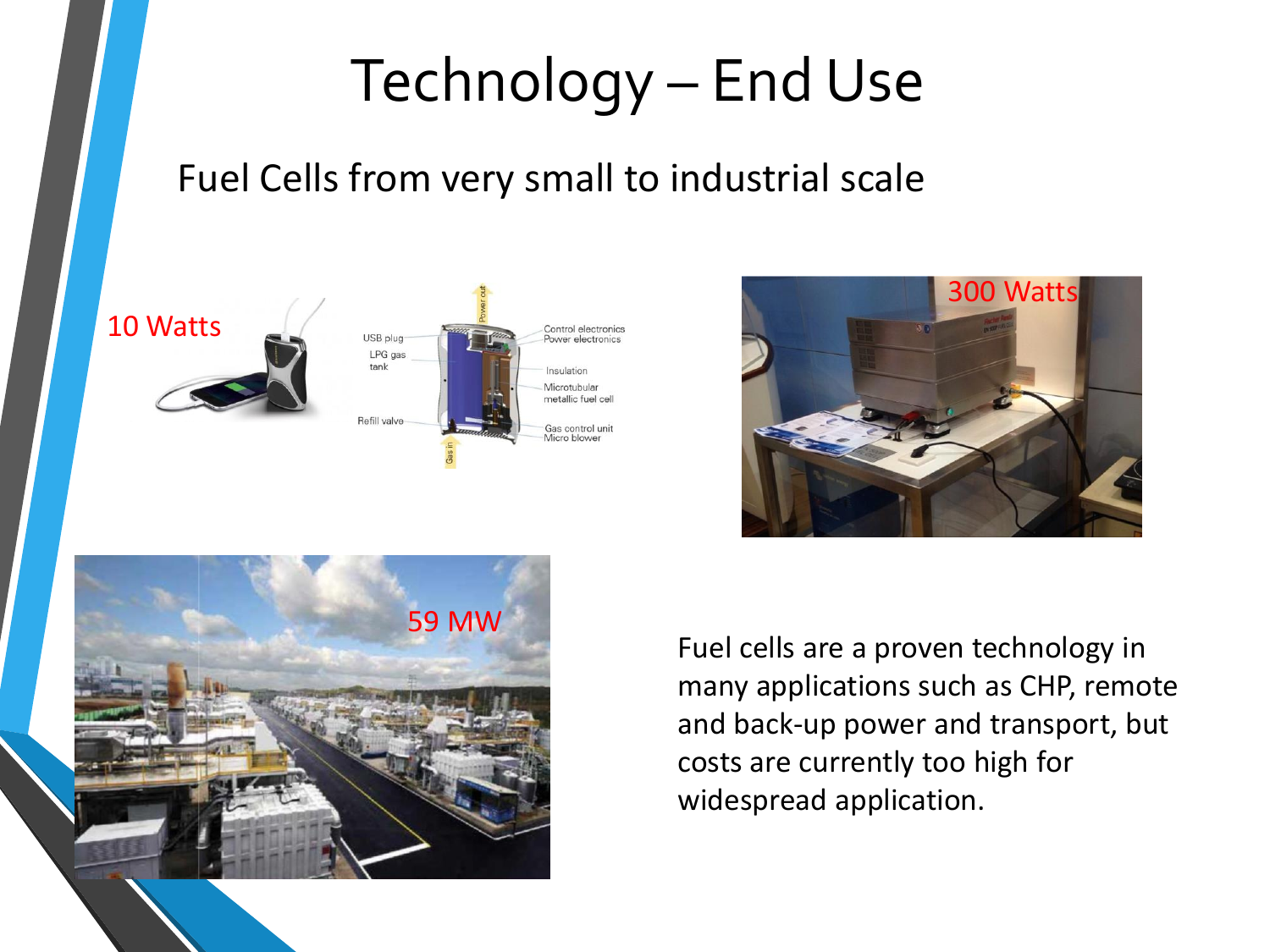#### ▶ LPG/Gas fueled heat pumps

• Household to commercial scale

#### ▶ Micro turbine 30 -250kW

- Remote power
- Fast start back-up for renewables
- Buses



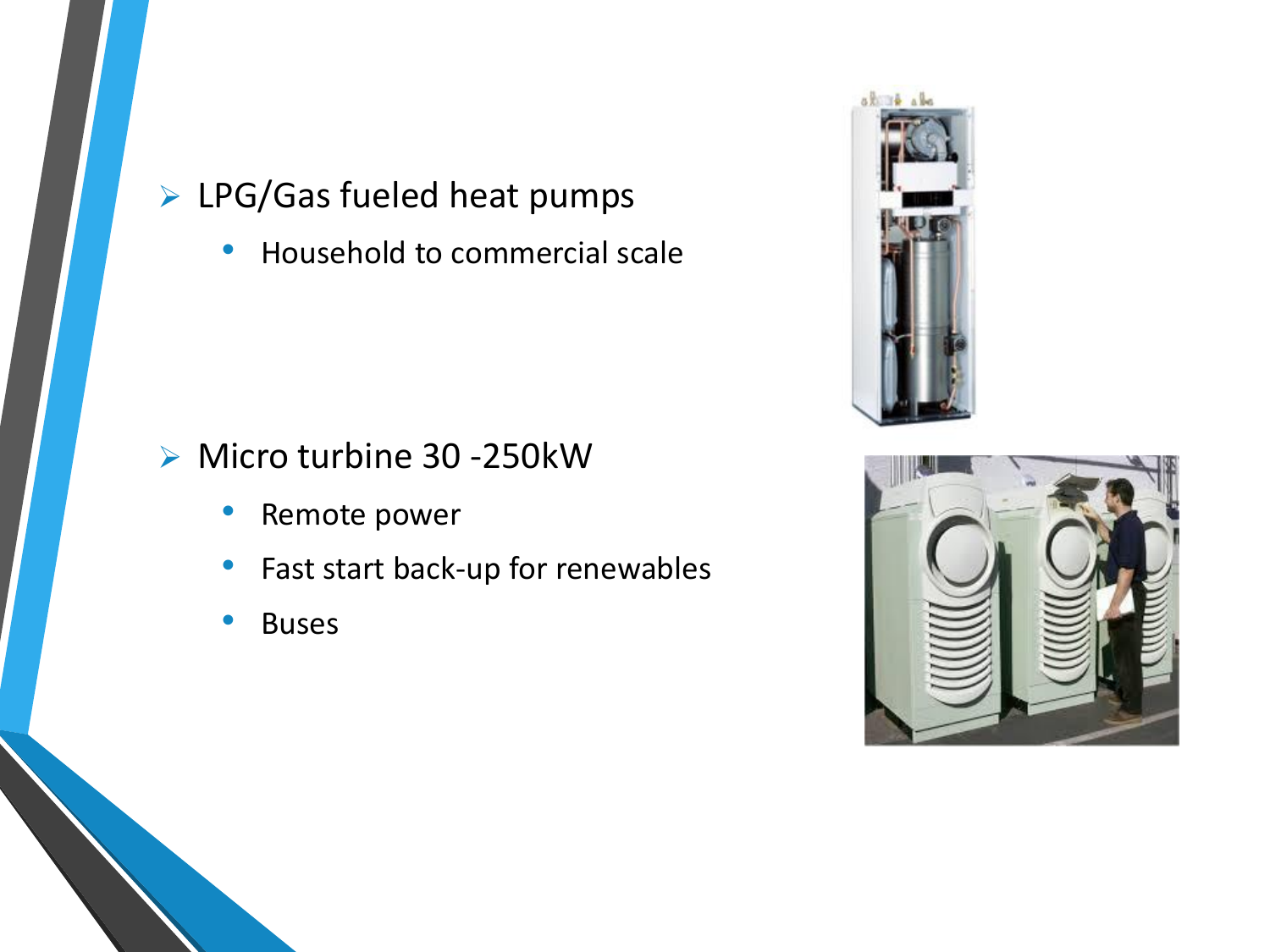# Developing Technologies

#### $\triangleright$  Appliance controls

- Electronic control for everything e.g. gas cooktop temperature
- $\triangleright$  Internet of Things (IoT)
	- Remote control, geo linked zoning
	- Service notifications
- $\triangleright$  Industrial scale absorption cooling
- $\triangleright$  Bio propane from corn or sugarcane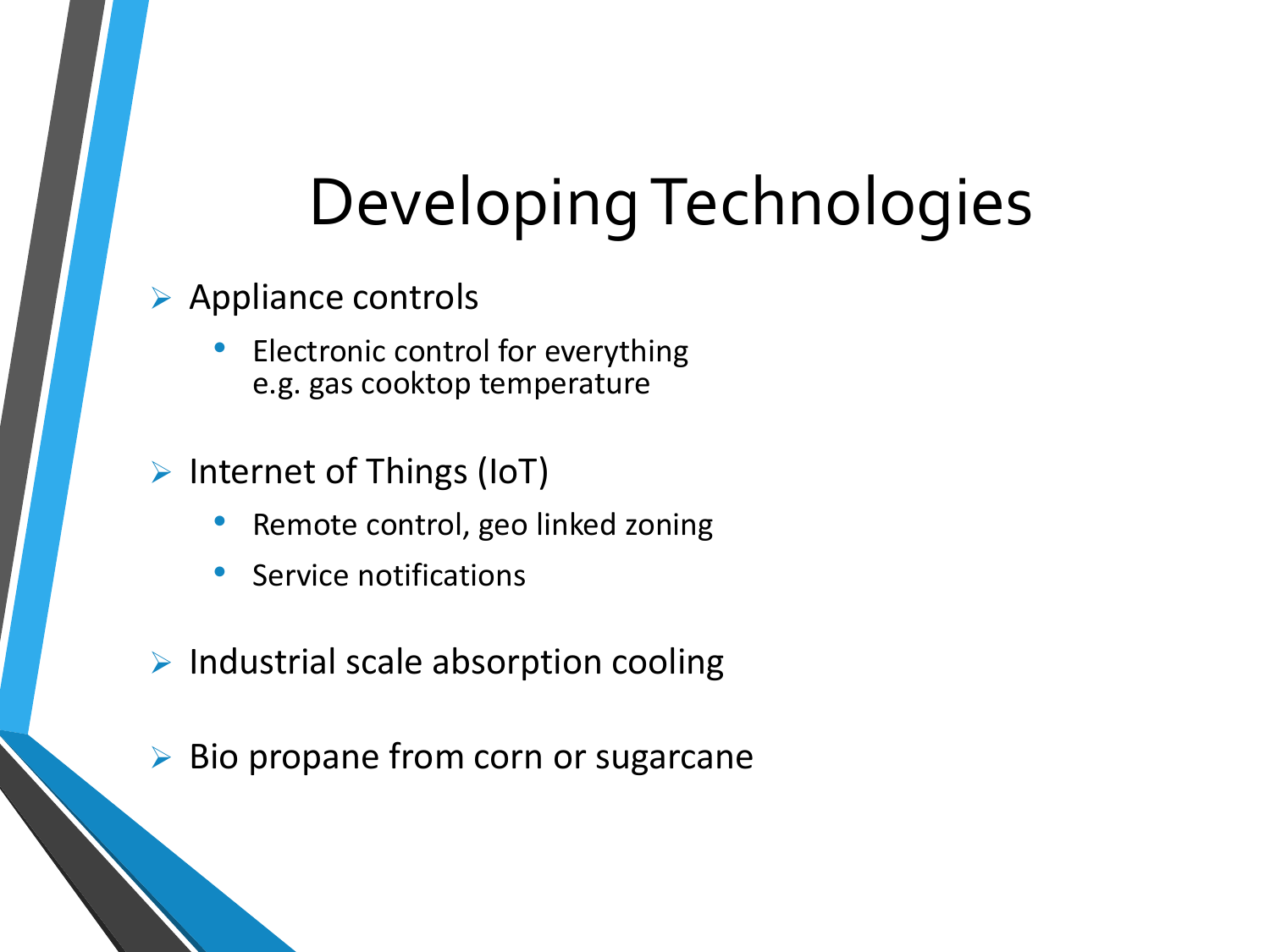# Technology - Distribution

 $\triangleright$  Internet of things – Sensor on every bottle

With real time volumes and rate of use data

- Auto delivery never run out
- Customer service reliability and safety leak detection
- Optimise customer tariff/service
- Transport optimisation
- Location tracking
- $\triangleright$  App tracking bottle levels
	- Customer view of all bottle levels including 9kg
	- Auto-order flags and set warnings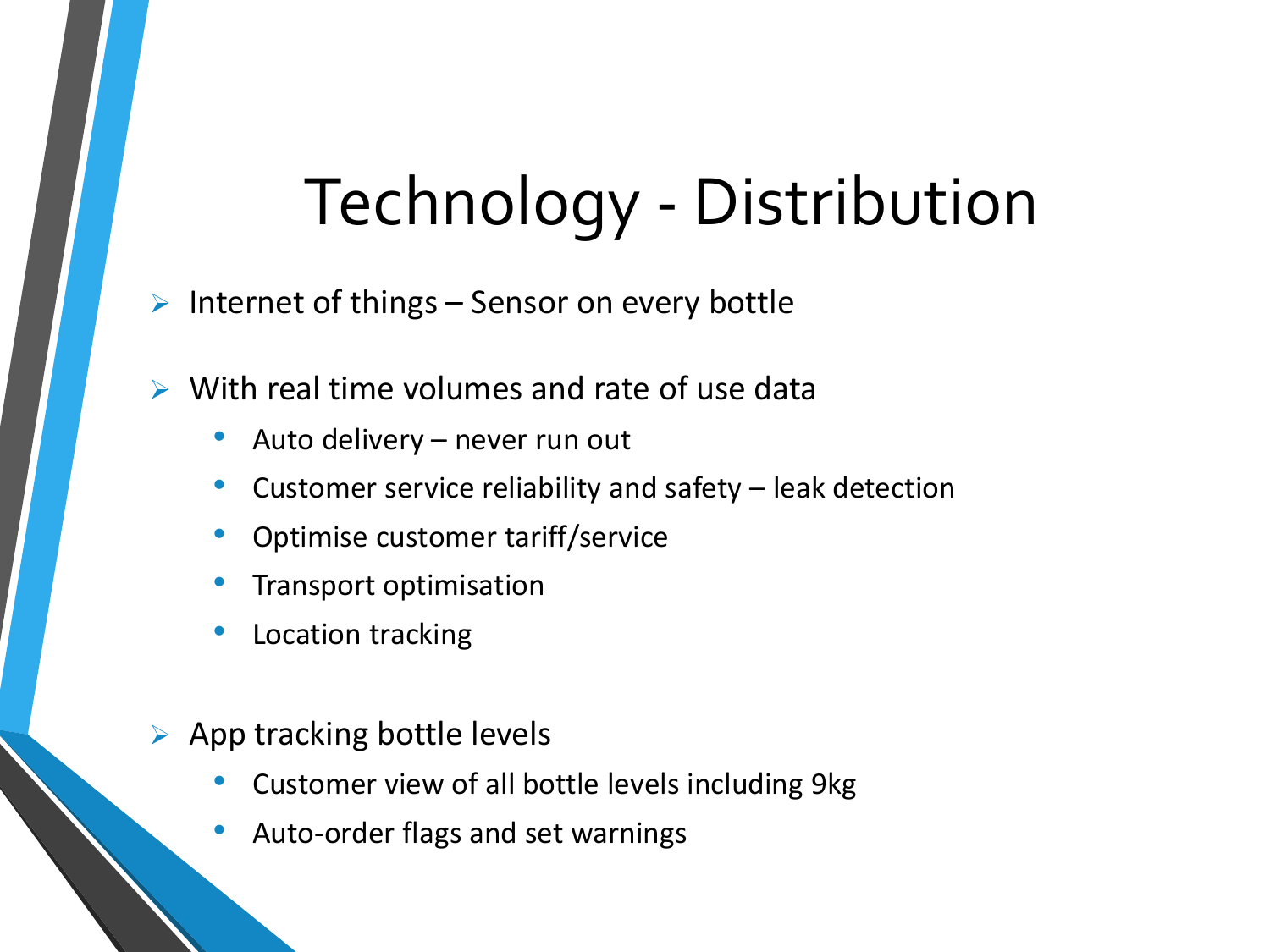### Distribution

 $\triangleright$  Volume and rate of use data fed up the chain

- Combine with weather for more accurate demand forecasting
- More efficient distribution by truck and ship
- More effective emergency response
- $\triangleright$  Automated bottle filling and refurbishment
	- Lower cost
	- Reducing minimum scale
- $\triangleright$  Semi-autonomous robot assistance for delivery drivers

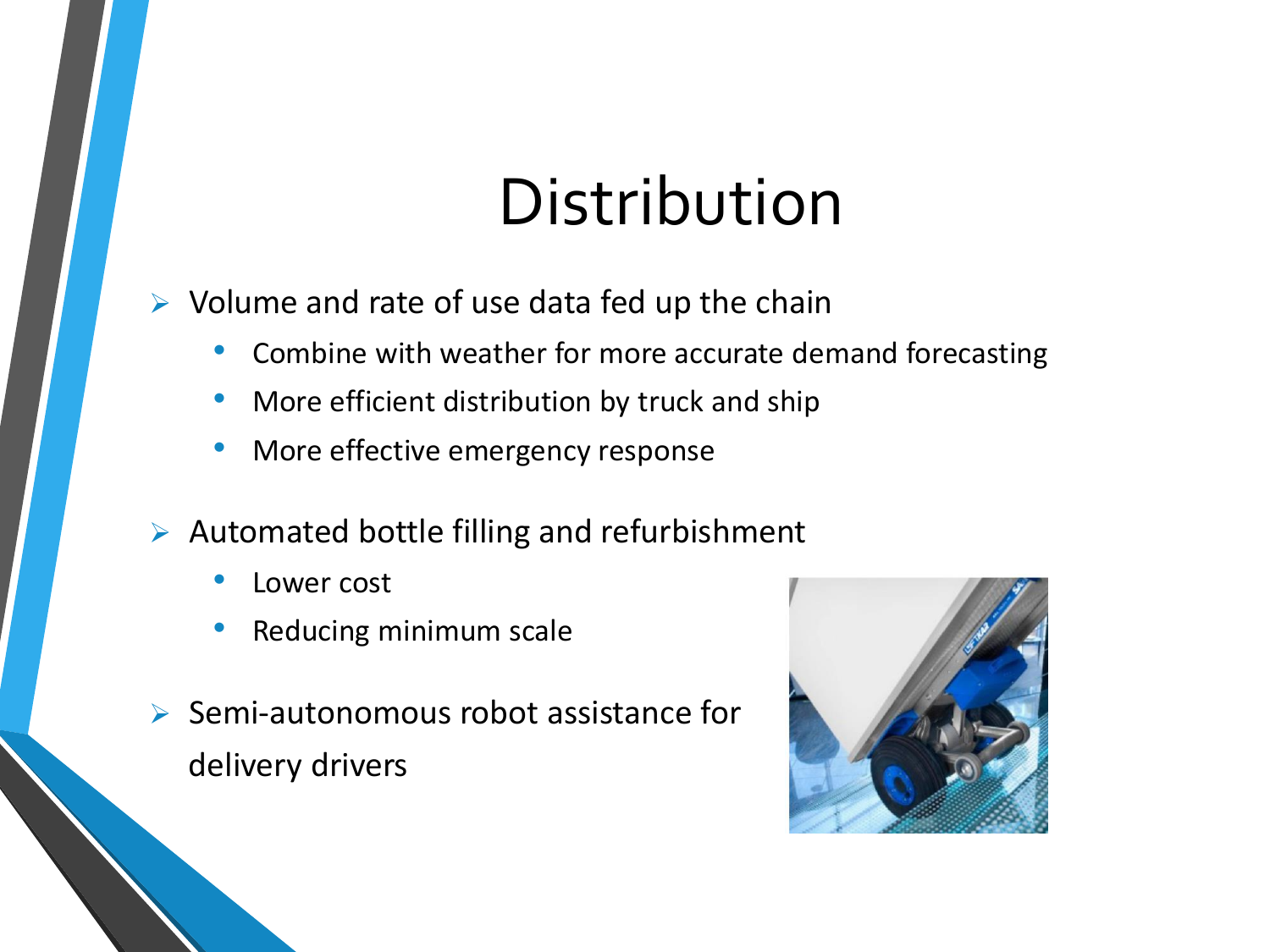### Bulk Distribution

#### $\triangleright$  IoT Real time monitoring

- **Pressure**
- **Temperature**
- Cathodic protection
- Machine condition
- ▶ Data plus AI for:
	- Early warning of failures
	- Optimised maintenance
	- Increased reliability and safety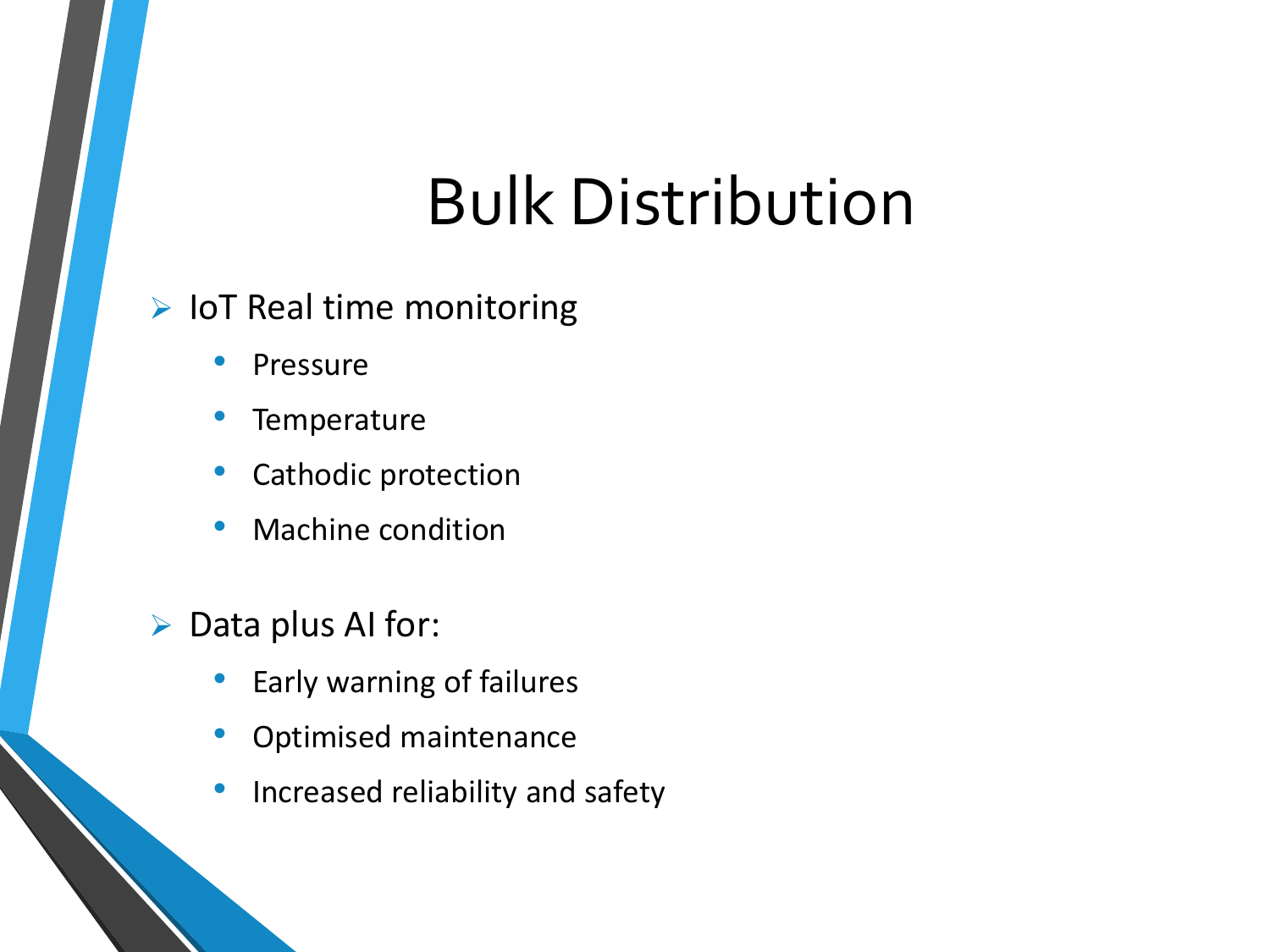### Uncertainties

 $\triangleright$  Rate of development of various technologies and when the "leaps" occur in cost, performance and scale

- Fuel cells, batteries and other forms of energy storage
- Renewable technologies solar, wind etc
- Improvements in existing engine and heating technology
- Carbon capture/reduction technology
- The relative cost of fuels
	- NZ supply of LPG
- $\triangleright$  Government policy
	- Carbon charges
	- Production limits
	- Renewable subsidies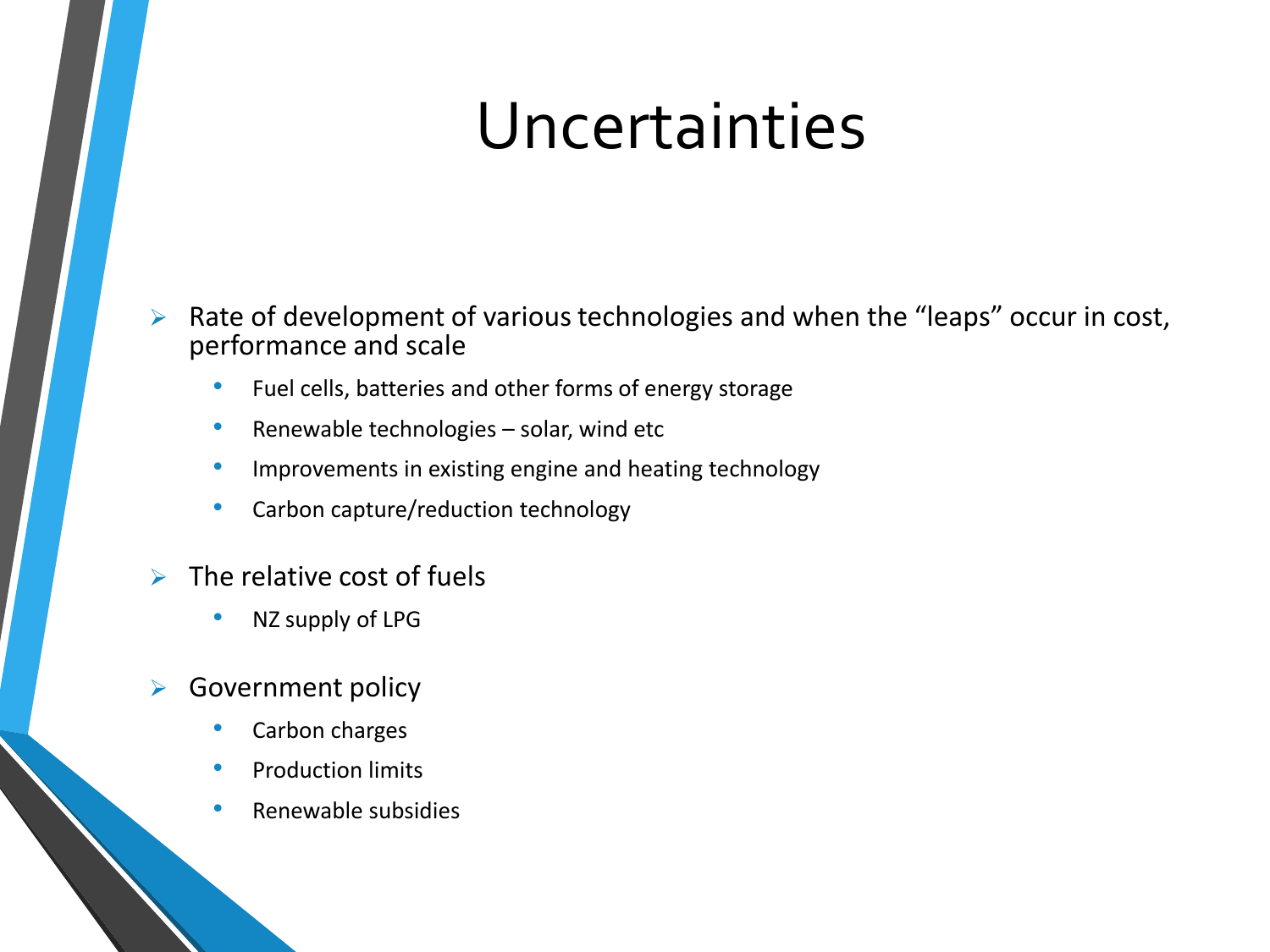### New Zealand LPG Conclusions

 $\triangleright$  LPG is a low carbon transition fuel

 $\triangleright$  LPG is high energy, versatile and more easily transportable in small and large volumes

 $\triangleright$  There are a lot of coal and oil based fuels to displace before the pressure really comes on to limit gas and LPG growth